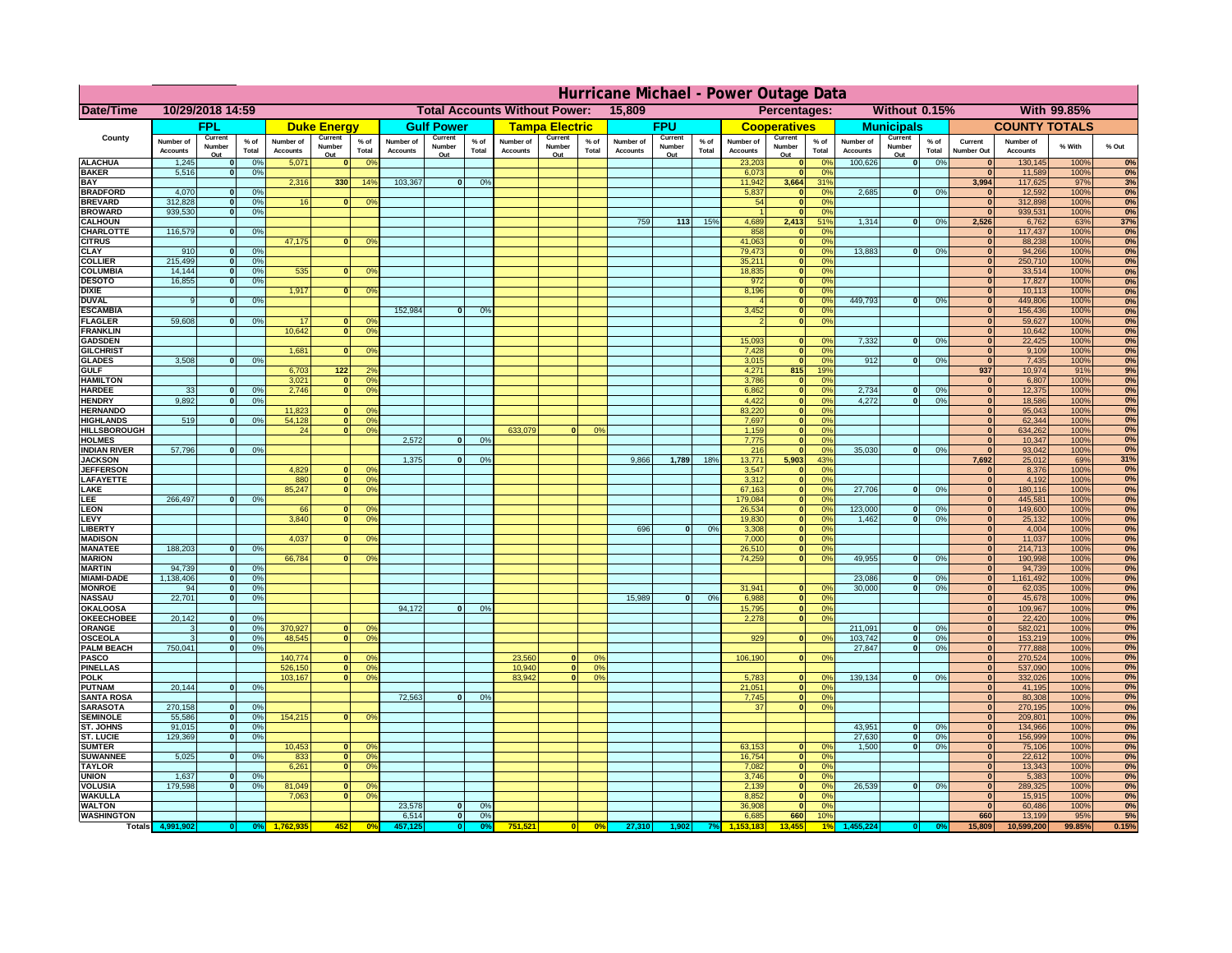# 10/29/2018 2:59 PM Hurricane Michael

| <b>Power Provider</b>                   | <b>County</b>       | <b>Number of Customers</b> | <b>Current Number Out</b> | <b>Outage Percentage</b> | <b>Estimated Restore Time</b> |
|-----------------------------------------|---------------------|----------------------------|---------------------------|--------------------------|-------------------------------|
|                                         |                     |                            |                           |                          |                               |
| West Florida Electric Cooperative, Inc. | <b>JACKSON</b>      | 13,723                     | 5,857                     | 42.68%                   | >5 days                       |
| Gulf Coast Electric Cooperative, Inc.   | BAY                 | 11,942                     | 3,664                     | 30.68%                   | >5 days                       |
| Florida Public Utilities Corporation    | <b>JACKSON</b>      | 9,866                      | 1,789                     | 18.13%                   | 72                            |
| West Florida Electric Cooperative, Inc. | CALHOUN             | 2,852                      | 1,558                     | 54.63%                   | >5 days                       |
| Gulf Coast Electric Cooperative, Inc.   | <b>CALHOUN</b>      | 1,837                      | 855                       | 46.54%                   | >5 days                       |
| Gulf Coast Electric Cooperative, Inc.   | <b>GULF</b>         | 4,271                      | 815                       | 19.08%                   | >5 days                       |
| West Florida Electric Cooperative, Inc. | <b>WASHINGTON</b>   | 4,260                      | 553                       | 12.98%                   | >5 days                       |
| Duke Energy                             | BAY                 | 2,316                      | 330                       | 14.25%                   | TBD                           |
| <b>Duke Energy</b>                      | <b>GULF</b>         | 6,703                      | 122                       | 1.82%                    | <b>TBD</b>                    |
| Florida Public Utilities Corporation    | CALHOUN             | 759                        | 113                       | 14.89%                   | 72                            |
|                                         |                     |                            |                           |                          |                               |
| Gulf Coast Electric Cooperative, Inc.   | <b>WASHINGTON</b>   | 2,425                      | 107                       | 4.41%                    | >5 days                       |
| Gulf Coast Electric Cooperative, Inc.   | <b>JACKSON</b>      | 48                         | 46                        | 95.83%                   | >5 days                       |
| Central Florida Electric Cooperative    | <b>ALACHUA</b>      | 875                        | $\pmb{0}$                 | 0.00%                    | <b>TBD</b>                    |
| Central Florida Electric Cooperative    | <b>DIXIE</b>        | 7,595                      | $\mathbf 0$               | 0.00%                    | TBD                           |
| Central Florida Electric Cooperative    | <b>GILCHRIST</b>    | 7,424                      | $\mathbf 0$               | 0.00%                    | Restored                      |
| Central Florida Electric Cooperative    | LAFAYETTE           | 9                          | $\mathbf 0$               | 0.00%                    | TBD                           |
| Central Florida Electric Cooperative    | LEVY                | 17,513                     | $\mathbf 0$               | 0.00%                    | Restored                      |
| Central Florida Electric Cooperative    | <b>MARION</b>       | 9                          | 0                         | 0.00%                    | <b>TBD</b>                    |
| Chattahoochee Electric                  | <b>GADSDEN</b>      | 1,173                      | $\mathbf 0$               | 0.00%                    | Restored                      |
|                                         |                     |                            |                           |                          |                               |
| Choctawhatchee Electric Cooperative     | <b>HOLMES</b>       | 293                        | $\mathbf 0$               | 0.00%                    | Restored                      |
| Choctawhatchee Electric Cooperative     | <b>OKALOOSA</b>     | 15,795                     | $\mathbf 0$               | 0.00%                    | Restored                      |
| Choctawhatchee Electric Cooperative     | <b>SANTA ROSA</b>   | 201                        | 0                         | 0.00%                    | Restored                      |
| Choctawhatchee Electric Cooperative     | <b>WALTON</b>       | 36,812                     | $\mathbf 0$               | 0.00%                    | Restored                      |
| City of Alachua                         | <b>ALACHUA</b>      | 4,426                      | 0                         | 0.00%                    | TBD                           |
| City of Bartow                          | <b>POLK</b>         | 11,790                     | $\mathbf 0$               | 0.00%                    | <b>TBD</b>                    |
| City of Blountstown                     | CALHOUN             | 1,314                      | 0                         | 0.00%                    | Restored                      |
| City of Bushnell                        | <b>SUMTER</b>       | 1,500                      | $\pmb{0}$                 | 0.00%                    | <b>TBD</b>                    |
|                                         |                     |                            |                           |                          |                               |
| City of Clewiston                       | <b>HENDRY</b>       | 4,272                      | 0                         | 0.00%                    | TBD                           |
| City of Fort Meade                      | <b>POLK</b>         | 2,379                      | $\mathbf 0$               | 0.00%                    | <b>TBD</b>                    |
| City of Havana                          | GADSDEN             | 1,391                      | 0                         | 0.00%                    | Restored                      |
| City of Leesburg                        | LAKE                | 22,000                     | $\mathbf 0$               | 0.00%                    | <b>TBD</b>                    |
| City of Moore Haven                     | <b>GLADES</b>       | 912                        | 0                         | 0.00%                    | TBD                           |
| City of Mount Dora                      | LAKE                | 5,706                      | $\pmb{0}$                 | 0.00%                    | <b>TBD</b>                    |
| City of Newberry                        | <b>ALACHUA</b>      | 1,727                      | $\mathbf 0$               | 0.00%                    | TBD                           |
| City of Quincy                          | GADSDEN             | 4,768                      | $\pmb{0}$                 | 0.00%                    | Restored                      |
|                                         |                     |                            | 0                         |                          | TBD                           |
| City of Starke                          | <b>BRADFORD</b>     | 2,685                      |                           | 0.00%                    |                               |
| City of Tallahassee                     | LEON                | 123,000                    | $\mathbf 0$               | 0.00%                    | Restored                      |
| City of Vero Beach                      | <b>INDIAN RIVER</b> | 35,030                     | $\pmb{0}$                 | 0.00%                    | TBD                           |
| City of Wauchula                        | <b>HARDEE</b>       | 2,734                      | $\mathbf 0$               | 0.00%                    | <b>TBD</b>                    |
| City of Williston                       | LEVY                | 1,462                      | $\mathbf 0$               | 0.00%                    | TBD                           |
| City of Winter Park                     | ORANGE              | 13,941                     | $\pmb{0}$                 | 0.00%                    | <b>TBD</b>                    |
| Clay Electric Cooperative               | <b>ALACHUA</b>      | 22,328                     | 0                         | 0.00%                    | <b>TBD</b>                    |
| Clay Electric Cooperative               | <b>BAKER</b>        | 2,476                      | $\mathbf 0$               | 0.00%                    | <b>TBD</b>                    |
| Clay Electric Cooperative               | <b>BRADFORD</b>     | 5,837                      | $\mathbf 0$               | 0.00%                    | <b>TBD</b>                    |
|                                         |                     |                            | $\mathbf 0$               |                          |                               |
| Clay Electric Cooperative               | <b>CLAY</b>         | 79,473                     |                           | 0.00%                    | <b>TBD</b>                    |
| Clay Electric Cooperative               | <b>COLUMBIA</b>     | 16,922                     | 0                         | 0.00%                    | <b>TBD</b>                    |
| Clay Electric Cooperative               | <b>DUVAL</b>        | $\overline{4}$             | $\mathbf 0$               | 0.00%                    | <b>TBD</b>                    |
| Clay Electric Cooperative               | <b>FLAGLER</b>      | $\overline{2}$             | $\mathbf 0$               | 0.00%                    | TBD                           |
| Clay Electric Cooperative               | <b>GILCHRIST</b>    | $\overline{4}$             | $\pmb{0}$                 | 0.00%                    | <b>TBD</b>                    |
| Clay Electric Cooperative               | LAKE                | 2,239                      | 0                         | 0.00%                    | TBD                           |
| Clay Electric Cooperative               | LEVY                | 712                        | $\pmb{0}$                 | 0.00%                    | TBD                           |
| Clay Electric Cooperative               | <b>MARION</b>       | 16,301                     | 0                         | 0.00%                    | TBD                           |
|                                         |                     |                            |                           |                          |                               |
| Clay Electric Cooperative               | PUTNAM              | 21,051                     | $\mathsf{O}\xspace$       | 0.00%                    | <b>TBD</b>                    |
| Clay Electric Cooperative               | SUWANNEE            | 5                          | 0                         | 0.00%                    | TBD                           |
| Clay Electric Cooperative               | <b>UNION</b>        | 3,746                      | $\pmb{0}$                 | 0.00%                    | TBD                           |
| Clay Electric Cooperative               | VOLUSIA             | 2,139                      | 0                         | 0.00%                    | TBD                           |
| Duke Energy                             | <b>ALACHUA</b>      | 5,071                      | $\pmb{0}$                 | 0.00%                    | Restored                      |
| Duke Energy                             | <b>BREVARD</b>      | 16                         | 0                         | 0.00%                    | Restored                      |
| Duke Energy                             | <b>CITRUS</b>       | 47,175                     | $\pmb{0}$                 | 0.00%                    | Restored                      |
| Duke Energy                             | <b>COLUMBIA</b>     | 535                        | 0                         | 0.00%                    | Restored                      |
|                                         | <b>DIXIE</b>        | 1,917                      | $\pmb{0}$                 | 0.00%                    | Restored                      |
| Duke Energy                             |                     |                            |                           |                          |                               |
| Duke Energy                             | <b>FLAGLER</b>      | 17                         | 0                         | 0.00%                    | Restored                      |
| Duke Energy                             | <b>FRANKLIN</b>     | 10,642                     | $\pmb{0}$                 | 0.00%                    | Restored                      |
| Duke Energy                             | <b>GILCHRIST</b>    | 1,681                      | $\pmb{0}$                 | 0.00%                    | Restored                      |
| <b>Duke Energy</b>                      | <b>HAMILTON</b>     | 3,021                      | $\pmb{0}$                 | 0.00%                    | Restored                      |
| Duke Energy                             | HARDEE              | 2,746                      | 0                         | 0.00%                    | Restored                      |
| <b>Duke Energy</b>                      | <b>HERNANDO</b>     | 11,823                     | $\pmb{0}$                 | 0.00%                    | Restored                      |
| Duke Energy                             | <b>HIGHLANDS</b>    | 54,128                     | $\pmb{0}$                 | 0.00%                    | Restored                      |
|                                         | HILLSBOROUGH        |                            | $\pmb{0}$                 | 0.00%                    | Restored                      |
| Duke Energy                             |                     | 24                         |                           |                          |                               |
| Duke Energy                             | <b>JEFFERSON</b>    | 4,829                      | 0                         | 0.00%                    | Restored                      |
| Duke Energy                             | LAFAYETTE           | 880                        | $\pmb{0}$                 | 0.00%                    | Restored                      |
| Duke Energy                             | LAKE                | 85,247                     | 0                         | 0.00%                    | Restored                      |
| Duke Energy                             | LEON                | 66                         | $\mathbf 0$               | 0.00%                    | Restored                      |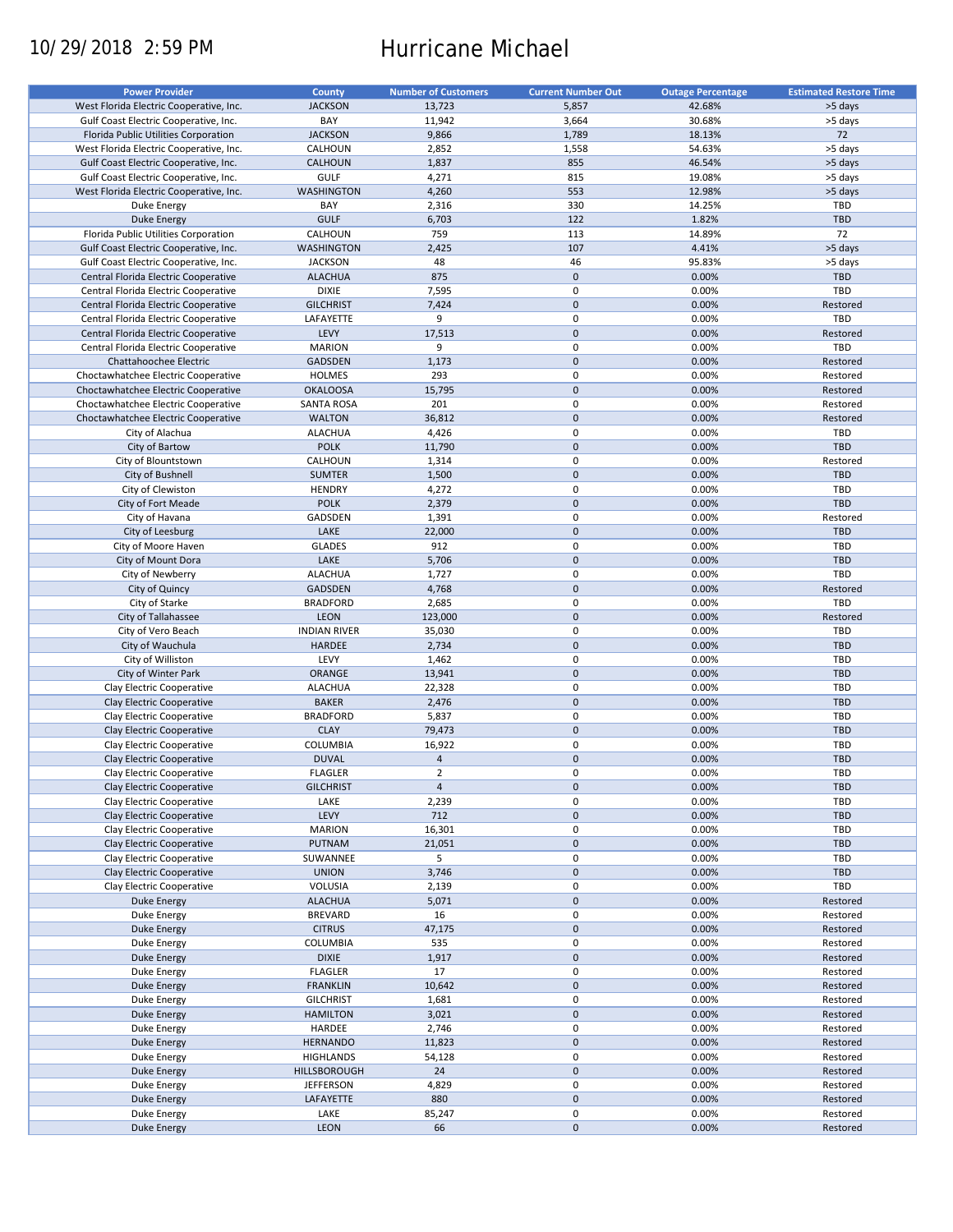## 10/29/2018 2:59 PM Hurricane Michael

| Duke Energy                                        | LEVY                | 3,840       | $\pmb{0}$           | 0.00% | Restored   |
|----------------------------------------------------|---------------------|-------------|---------------------|-------|------------|
| <b>Duke Energy</b>                                 | <b>MADISON</b>      | 4,037       | $\mathbf 0$         | 0.00% | Restored   |
|                                                    |                     |             |                     |       |            |
| Duke Energy                                        | <b>MARION</b>       | 66,784      | 0                   | 0.00% | Restored   |
| <b>Duke Energy</b>                                 | ORANGE              | 370,927     | $\mathbf 0$         | 0.00% | Restored   |
| Duke Energy                                        | <b>OSCEOLA</b>      | 48,545      | $\pmb{0}$           | 0.00% | Restored   |
|                                                    |                     |             |                     |       |            |
| <b>Duke Energy</b>                                 | PASCO               | 140,774     | $\mathbf 0$         | 0.00% | Restored   |
| Duke Energy                                        | PINELLAS            | 526,150     | $\pmb{0}$           | 0.00% | Restored   |
| <b>Duke Energy</b>                                 | <b>POLK</b>         | 103,167     | $\mathbf 0$         | 0.00% | Restored   |
|                                                    |                     |             |                     |       |            |
| Duke Energy                                        | SEMINOLE            | 154,215     | $\pmb{0}$           | 0.00% | Restored   |
| <b>Duke Energy</b>                                 | <b>SUMTER</b>       | 10,453      | $\mathbf 0$         | 0.00% | Restored   |
| Duke Energy                                        | SUWANNEE            | 833         | $\pmb{0}$           | 0.00% | Restored   |
|                                                    |                     |             |                     |       |            |
| <b>Duke Energy</b>                                 | <b>TAYLOR</b>       | 6,261       | $\mathbf 0$         | 0.00% | Restored   |
| Duke Energy                                        | <b>VOLUSIA</b>      | 81,049      | $\pmb{0}$           | 0.00% | Restored   |
| <b>Duke Energy</b>                                 | <b>WAKULLA</b>      | 7,063       | $\mathbf 0$         | 0.00% | Restored   |
|                                                    |                     |             |                     |       |            |
| Escambia River Electric Cooperative, Inc.          | <b>ESCAMBIA</b>     | 3,452       | 0                   | 0.00% | <b>TBD</b> |
| Escambia River Electric Cooperative, Inc.          | <b>SANTA ROSA</b>   | 7,544       | $\pmb{0}$           | 0.00% | <b>TBD</b> |
| Florida Keys Electric Cooperative                  | <b>MONROE</b>       | 31,941      | 0                   | 0.00% | TBD        |
|                                                    |                     |             |                     |       |            |
| Florida Power and Light Company                    | <b>ALACHUA</b>      | 1,245       | $\pmb{0}$           | 0.00% | <b>TBD</b> |
| Florida Power and Light Company                    | <b>BAKER</b>        | 5,516       | $\pmb{0}$           | 0.00% | <b>TBD</b> |
| Florida Power and Light Company                    | <b>BRADFORD</b>     | 4,070       | $\pmb{0}$           | 0.00% | <b>TBD</b> |
|                                                    |                     |             |                     |       |            |
| Florida Power and Light Company                    | <b>BREVARD</b>      | 312,828     | 0                   | 0.00% | <b>TBD</b> |
| Florida Power and Light Company                    | <b>BROWARD</b>      | 939,530     | $\pmb{0}$           | 0.00% | <b>TBD</b> |
| Florida Power and Light Company                    | CHARLOTTE           | 116,579     | 0                   | 0.00% | <b>TBD</b> |
|                                                    |                     |             |                     |       |            |
| Florida Power and Light Company                    | <b>CLAY</b>         | 910         | $\pmb{0}$           | 0.00% | <b>TBD</b> |
| Florida Power and Light Company                    | <b>COLLIER</b>      | 215,499     | $\pmb{0}$           | 0.00% | <b>TBD</b> |
|                                                    | <b>COLUMBIA</b>     | 14,144      | $\pmb{0}$           | 0.00% | <b>TBD</b> |
| Florida Power and Light Company                    |                     |             |                     |       |            |
| Florida Power and Light Company                    | <b>DESOTO</b>       | 16,855      | $\pmb{0}$           | 0.00% | <b>TBD</b> |
| Florida Power and Light Company                    | <b>DUVAL</b>        | 9           | $\mathsf{O}\xspace$ | 0.00% | <b>TBD</b> |
|                                                    |                     |             | $\pmb{0}$           |       | <b>TBD</b> |
| Florida Power and Light Company                    | <b>FLAGLER</b>      | 59,608      |                     | 0.00% |            |
| Florida Power and Light Company                    | <b>GLADES</b>       | 3,508       | $\mathsf{O}\xspace$ | 0.00% | <b>TBD</b> |
| Florida Power and Light Company                    | HARDEE              | 33          | $\pmb{0}$           | 0.00% | TBD        |
|                                                    |                     |             |                     |       |            |
| Florida Power and Light Company                    | <b>HENDRY</b>       | 9,892       | $\pmb{0}$           | 0.00% | <b>TBD</b> |
| Florida Power and Light Company                    | <b>HIGHLANDS</b>    | 519         | $\pmb{0}$           | 0.00% | <b>TBD</b> |
| Florida Power and Light Company                    | <b>INDIAN RIVER</b> | 57,796      | $\mathbf 0$         | 0.00% | <b>TBD</b> |
|                                                    |                     |             |                     |       |            |
| Florida Power and Light Company                    | LEE                 | 266,497     | 0                   | 0.00% | TBD        |
| Florida Power and Light Company                    | MANATEE             | 188,203     | $\pmb{0}$           | 0.00% | <b>TBD</b> |
| Florida Power and Light Company                    | <b>MARTIN</b>       | 94,739      | 0                   | 0.00% | <b>TBD</b> |
|                                                    |                     |             |                     |       |            |
| Florida Power and Light Company                    | MIAMI-DADE          | 1,138,406   | $\pmb{0}$           | 0.00% | <b>TBD</b> |
| Florida Power and Light Company                    | <b>MONROE</b>       | 94          | 0                   | 0.00% | <b>TBD</b> |
| Florida Power and Light Company                    | <b>NASSAU</b>       | 22,701      | $\mathbf 0$         | 0.00% | <b>TBD</b> |
|                                                    |                     |             |                     |       |            |
| Florida Power and Light Company                    | OKEECHOBEE          | 20,142      | 0                   | 0.00% | <b>TBD</b> |
| Florida Power and Light Company                    | <b>ORANGE</b>       | 3           | $\mathbf 0$         | 0.00% | <b>TBD</b> |
| Florida Power and Light Company                    | <b>OSCEOLA</b>      | 3           | $\pmb{0}$           | 0.00% | <b>TBD</b> |
|                                                    |                     |             |                     |       |            |
| Florida Power and Light Company                    | PALM BEACH          | 750,041     | $\mathbf 0$         | 0.00% | <b>TBD</b> |
| Florida Power and Light Company                    | PUTNAM              | 20,144      | $\pmb{0}$           | 0.00% | TBD        |
| Florida Power and Light Company                    | SARASOTA            | 270,158     | $\mathbf 0$         | 0.00% | <b>TBD</b> |
|                                                    |                     |             |                     |       |            |
| Florida Power and Light Company                    | SEMINOLE            | 55,586      | $\pmb{0}$           | 0.00% | <b>TBD</b> |
| Florida Power and Light Company                    | <b>ST. JOHNS</b>    | 91,015      | $\pmb{0}$           | 0.00% | <b>TBD</b> |
|                                                    |                     |             | $\mathbf 0$         |       | TBD        |
| Florida Power and Light Company                    | ST. LUCIE           | 129,369     |                     | 0.00% |            |
| Florida Power and Light Company                    | SUWANNEE            | 5,025       | $\pmb{0}$           | 0.00% | <b>TBD</b> |
| Florida Power and Light Company                    | <b>UNION</b>        | 1,637       | 0                   | 0.00% | <b>TBD</b> |
| Florida Power and Light Company                    |                     | 179,598     | $\mathbf 0$         | 0.00% | <b>TBD</b> |
|                                                    | <b>VOLUSIA</b>      |             |                     |       |            |
| Florida Public Utilities Corporation               | LIBERTY             | 696         | 0                   | 0.00% | Restored   |
| Florida Public Utilities Corporation               | NASSAU              | 15,989      | $\mathsf{O}\xspace$ | 0.00% | Restored   |
| Fort Pierce Utilities Authority                    |                     |             | 0                   |       |            |
|                                                    | ST. LUCIE           | 27,630      |                     | 0.00% | <b>TBD</b> |
| Gainesville (Gainesville Regional Utilities - GRU) | <b>ALACHUA</b>      | 94,473      | $\mathsf{O}\xspace$ | 0.00% | <b>TBD</b> |
| Glades Electric Cooperative, Inc.                  | <b>GLADES</b>       | 3,015       | 0                   | 0.00% | <b>TBD</b> |
|                                                    |                     | $\mathbf 0$ | $\mathsf{O}\xspace$ |       | <b>TBD</b> |
| Glades Electric Cooperative, Inc.                  | HARDEE              |             |                     |       |            |
| Glades Electric Cooperative, Inc.                  | <b>HENDRY</b>       | 3,530       | 0                   | 0.00% | <b>TBD</b> |
| Glades Electric Cooperative, Inc.                  | <b>HIGHLANDS</b>    | 7,321       | $\pmb{0}$           | 0.00% | <b>TBD</b> |
|                                                    | OKEECHOBEE          |             | 0                   | 0.00% |            |
| Glades Electric Cooperative, Inc.                  |                     | 2,278       |                     |       | <b>TBD</b> |
| Green Cove Springs Electric                        | <b>CLAY</b>         | 3,889       | $\mathsf{O}\xspace$ | 0.00% | <b>TBD</b> |
| Gulf Coast Electric Cooperative, Inc.              | <b>WALTON</b>       | 96          | 0                   | 0.00% | TBD        |
| <b>Gulf Power Company</b>                          | BAY                 | 103,367     | $\pmb{0}$           | 0.00% | Restored   |
|                                                    |                     |             |                     |       |            |
| <b>Gulf Power Company</b>                          | <b>ESCAMBIA</b>     | 152,984     | 0                   | 0.00% | Restored   |
| <b>Gulf Power Company</b>                          | <b>HOLMES</b>       | 2,572       | $\pmb{0}$           | 0.00% | Restored   |
|                                                    |                     |             |                     |       |            |
| <b>Gulf Power Company</b>                          | <b>JACKSON</b>      | 1,375       | 0                   | 0.00% | Restored   |
| <b>Gulf Power Company</b>                          | <b>OKALOOSA</b>     | 94,172      | $\pmb{0}$           | 0.00% | Restored   |
| <b>Gulf Power Company</b>                          | <b>SANTA ROSA</b>   | 72,563      | $\pmb{0}$           | 0.00% | Restored   |
|                                                    |                     |             |                     |       |            |
| <b>Gulf Power Company</b>                          | <b>WALTON</b>       | 23,578      | $\pmb{0}$           | 0.00% | Restored   |
| <b>Gulf Power Company</b>                          | <b>WASHINGTON</b>   | 6,514       | $\mathbf 0$         | 0.00% | Restored   |
| Homestead                                          | MIAMI-DADE          | 23,086      | $\pmb{0}$           | 0.00% | <b>TBD</b> |
|                                                    |                     |             |                     |       |            |
| Jacksonville (JEA)                                 | <b>CLAY</b>         | 9,994       | 0                   | 0.00% | <b>TBD</b> |
| Jacksonville (JEA)                                 | <b>DUVAL</b>        | 430,918     | $\pmb{0}$           | 0.00% | <b>TBD</b> |
|                                                    |                     |             |                     |       |            |